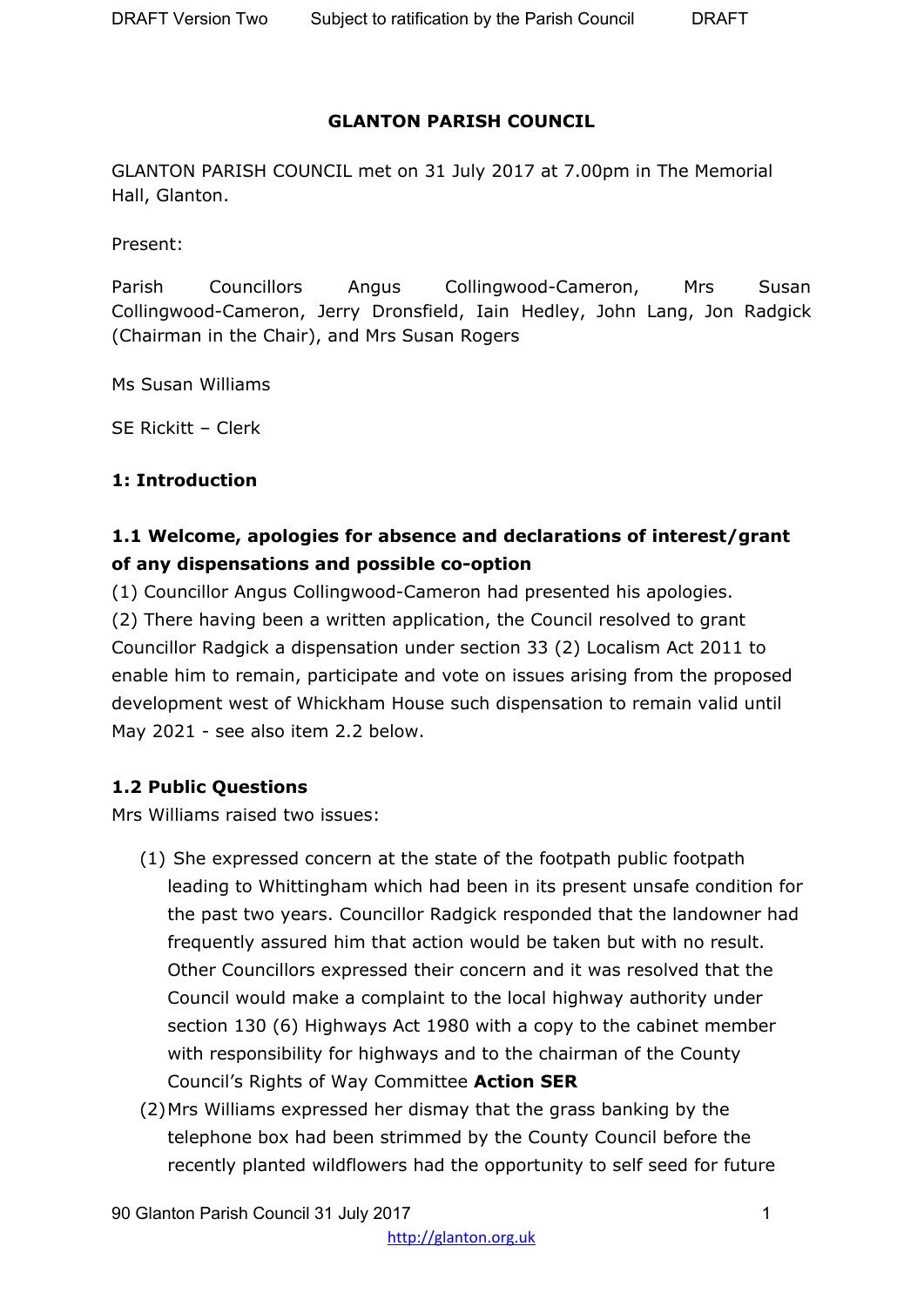years. The chairman confirmed his disappointment in the actions of the County Council and assured Mrs Williams that he would be raising it with the County Council within the next few weeks. **Action JR**

### **1.3 Minutes of the previous meetings**

- (1)The minutes of the Annual Parish Council Meeting held on 15 May 2017 were agreed as a true record and signed by the Chairman.
- (2)The draft minutes of the Annual Parish Meeting held on 15 May 2017 were noted.

### **1.4 An update on matters arising from the minutes of 15 May 2017**

(1) The kerb at the end of West Turnpike has now been raised to its previous level prior to the resurfacing of the road.

(2) A printed bus timetable has now been supplied and is on display in the case.

(3) The clerk has asked for a dark green salt bin but has had no response. The Council asked that this be pursued. **Action SER**

(4) The Chairman reported his assistance in getting articles for the newsletter; unfortunately email problems meant that it was delayed in publication.

(5) Councillor Mrs Rogers is still to discuss the potential location of the two rowan trees with Councillor Dronsfield. **Action SueR**

# **2: Items for discussion and potential decisions**

# **2.1 Reports from the County Councillor and the Police**

No reports had been received from the County Councillor or the Police by the time of the meeting.

# **2.2 Planning**

(1) The Council considered *Application 17/02457/OUT - Land to west of Whickham House, The Causeway - Outline application for residential development with all matters reserved.* After discussion it was resolved that the Council would have no objections to the concept of development on this site but only if

1. A childrens' play area is provided on the site of the old St Peter's Church in the north-west corner of the application site - the equipment should be suitable for the younger toddler aged children. The concept of a play area as part of the development had been previously agreed with the owner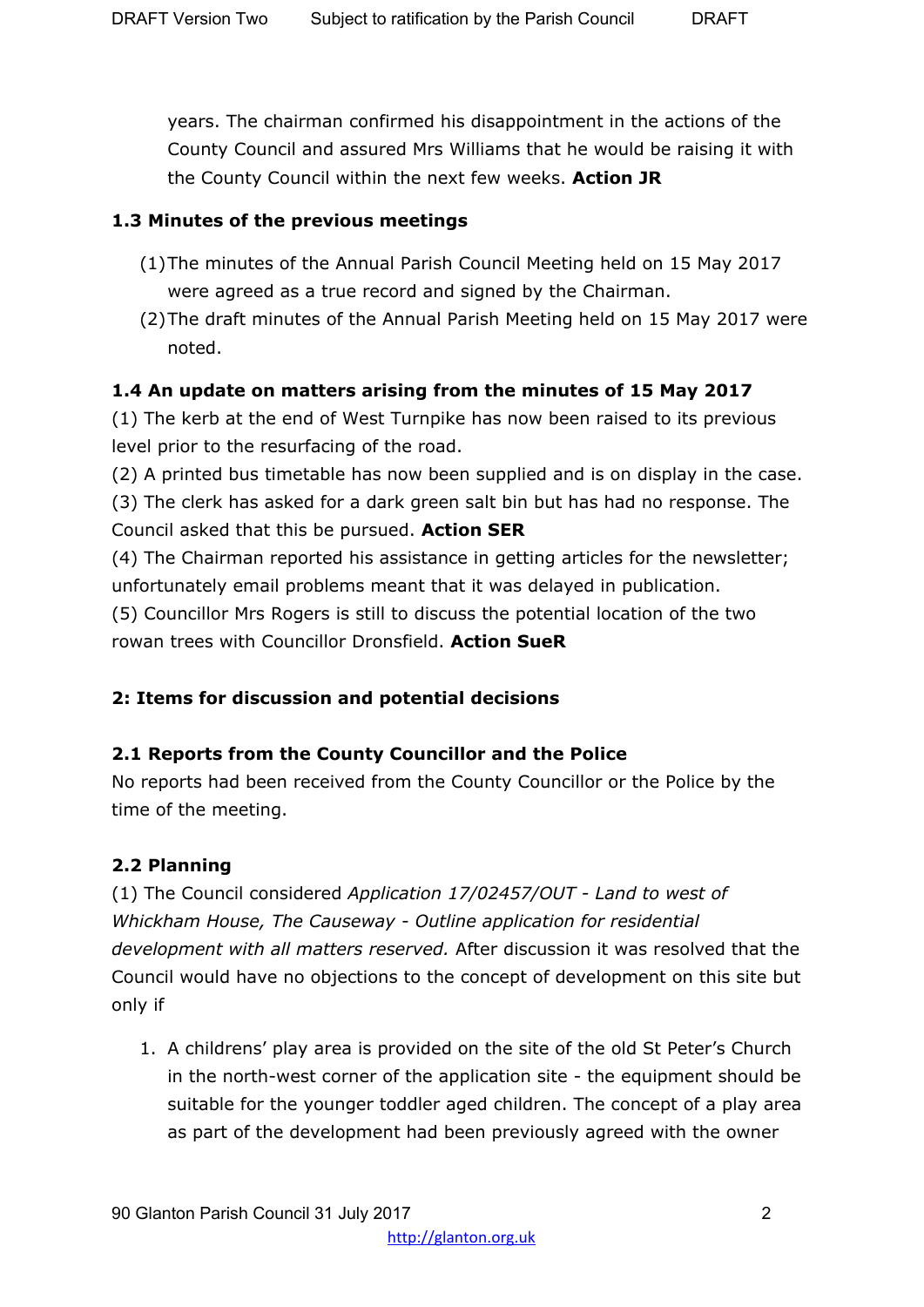and raised with the agents in the pre-application discussions in September 2016. The need for a Play Area is a key part of the Parish Plan

- 2. The application site excludes the bus shelter on The Causeway, it being noted that the submitted plans were inconsistent with some showing exclusion but others not.
- 3. The line of the existing recorded public footpath through the site should be cleared, surfaced with tarmac (or other suitable durable material) to a width of not less than 1.2 metres and fenced before any other work may commence on the site
- (2) There were no further new applications.

### **2.3 Christmas Tree**

There was further discussion and the Council agreed to explore the concept of purchasing a number of fast-growing trees, with the aim of thinning out the least attractively shaped trees as they grew. Councillor Mrs Rogers offered to use her contacts within the Forestry Commission to see if they would donate trees, an offer gratefully accepted by the Council. **Action SueR**

### **2.4 Whittingham MUGA**

The Council noted the letter from the Headteacher of the Primary School (a copy is attached to the signed minutes). The Council welcomed the new facility and will draw it to the attention of parishioners. The clerk was asked to send a reply in those terms. **Action SER**

### **2.5 Telephone Line Capacity**

The Chairman reminded Councillors of the response which has been circulated.

# **2.6 Commemoration of the end of the First World War**

There was no further information to report.

# **3: Items for Information**

### **3.1 Forthcoming Village activities**

- (1) Councillor Easton reported that the regular coffee morning and lunch clubs were continuing.
- (2)Councillor Radgick reported that the road sweeper was coming to the village on Thursday 10 August before the Show on 12 August. The Council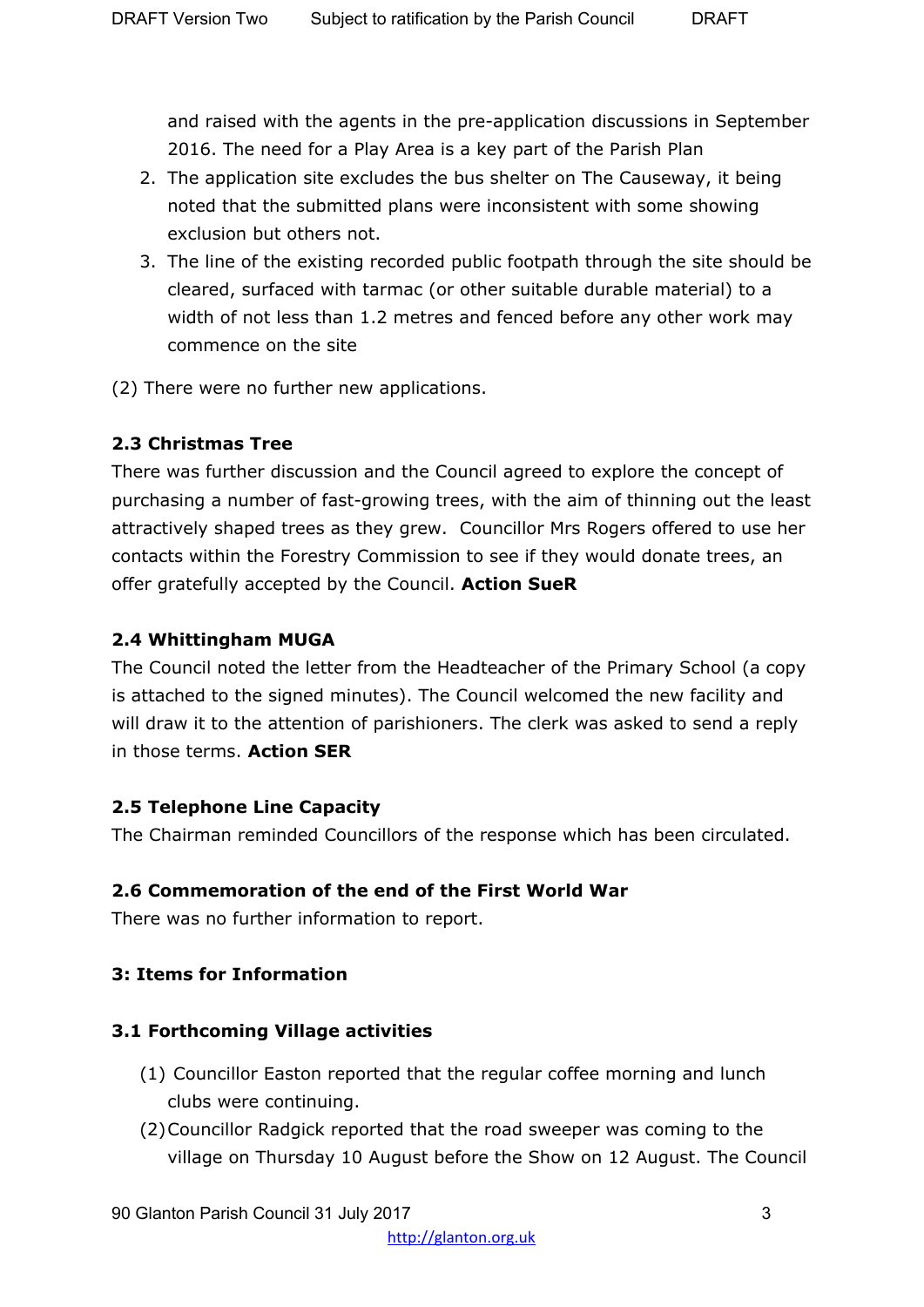agreed that the Annual Clean Sweep should be over the weekend of 5 & 6 August or other days prior to 10 August. Parishioners would be asked not to park on the main roads on 10 August to allow access for the road sweeper.

### **3.2 Details of any meetings attended by Councillors or the clerk**

- (1)The Chairman had attended a NALC training session on being a Chairman of a Smaller Local Council, presented by the clerk in his capacity as the NALC Chief Officer.
- (2)Councillor Hedley reported his co-option onto the NALC County Committee although he had not been able to attend that month's meeting.
- (3) The clerk reported a probable training session for Parish Councillors on development Control issues in Alnwick during August. He will circulate details as soon as they are received. **Action SER**

### **3.3 Correspondence received**

(1) The clerk had been unable to circulate a list of emails received due to IT problems.

(2) The Chairman reported a communication with Mrs Childs of Northfields Farm who has been told by the land agents that the new owners of the Shawden Estate were not allowing any permissive routes on their land. Councillors were reminded of their previous discussion regarding the agreement with the former owners. It was agreed that the Chairman and the clerk would draft and send a letter to the agents seeking clarification. **Action JR & SER**

(3) Mrs Childs had also expressed concerns at the speed of traffic, especially timber lorries, coming down the Powburn road. Councillors reported the road surface was now breaking up and confirmed the excessive speed of vehicles and their fears of a serious injury accident. The clerk was requested to carry out the following actions

- To ask for police enforcement
- To ask for speed surveys with a view to seeking an extension of the 30 mph limit
- To ask for suitable warning signs as a matter of urgency.

### **Action SER**

(4) The clerk reported the receipt of the annual request for items for the LTPP. The Council agreed to repeat the requests made the previous years, with the inclusion of reference to A697 side road junctions. The submission agreed was

90 Glanton Parish Council 31 July 2017 4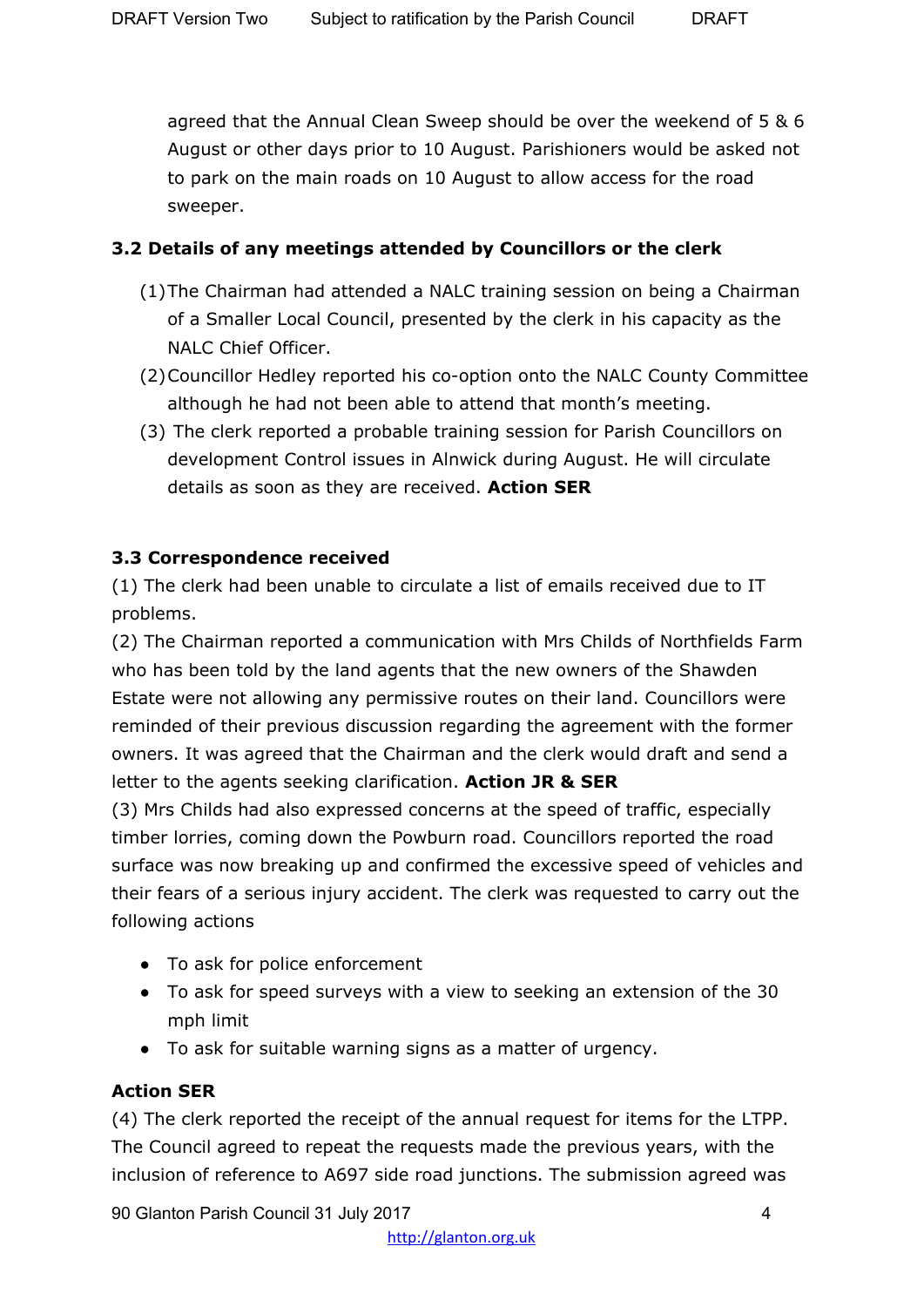*First Priority: The westward extension of the 30 mph limit on West Turnpike to beyond the Old School. This was now more pressing as permission had been given for housing outside the existing limit.*

*Equal Second: The provision of proper footways within the village to stop walkers having to walk within the roadway and the continuing need for safety improvements on the A697 and its side road junctions to increase awareness of the turnings to and from the village.*

(5) It was agreed that the Clark could make an application for funding from the NALC transparency fund for a Parish Council laptop as the previous laptop was no longer supported by Microsoft. On receipt of such funds, and after email consultation with Parish Councillors, the clerk was authorised to use any funds received for the purchase of a laptop together with software and other accessories,provided that any expenditure was made entirely from the grant. **Action SER**

### **4: Administration**

# **4.1 To note the current accounts for 2017/2018 and to authorise any payments**

(1) The current accounts were noted and approval given for the following BACS payment

● Northumberland County Council - Insurance Premium - £187.05

### **4.2 The final accounts for 2016/2017**

The clerk reported he had responded to one query from the external auditor and was awaiting their final report.

### **4.3 Elections in May 2017**

There were no outstanding issues to report.

### **4.4 Details of Items Councillors wish to raise at the next meeting**

(1)Councillor Mrs Rogers would like to raise the replacement of the remaining street lights within the village. Councillor Radgick expects the relevant County Council officers to be at the September Cluster Meeting and will report back to the Council. **Action JR**